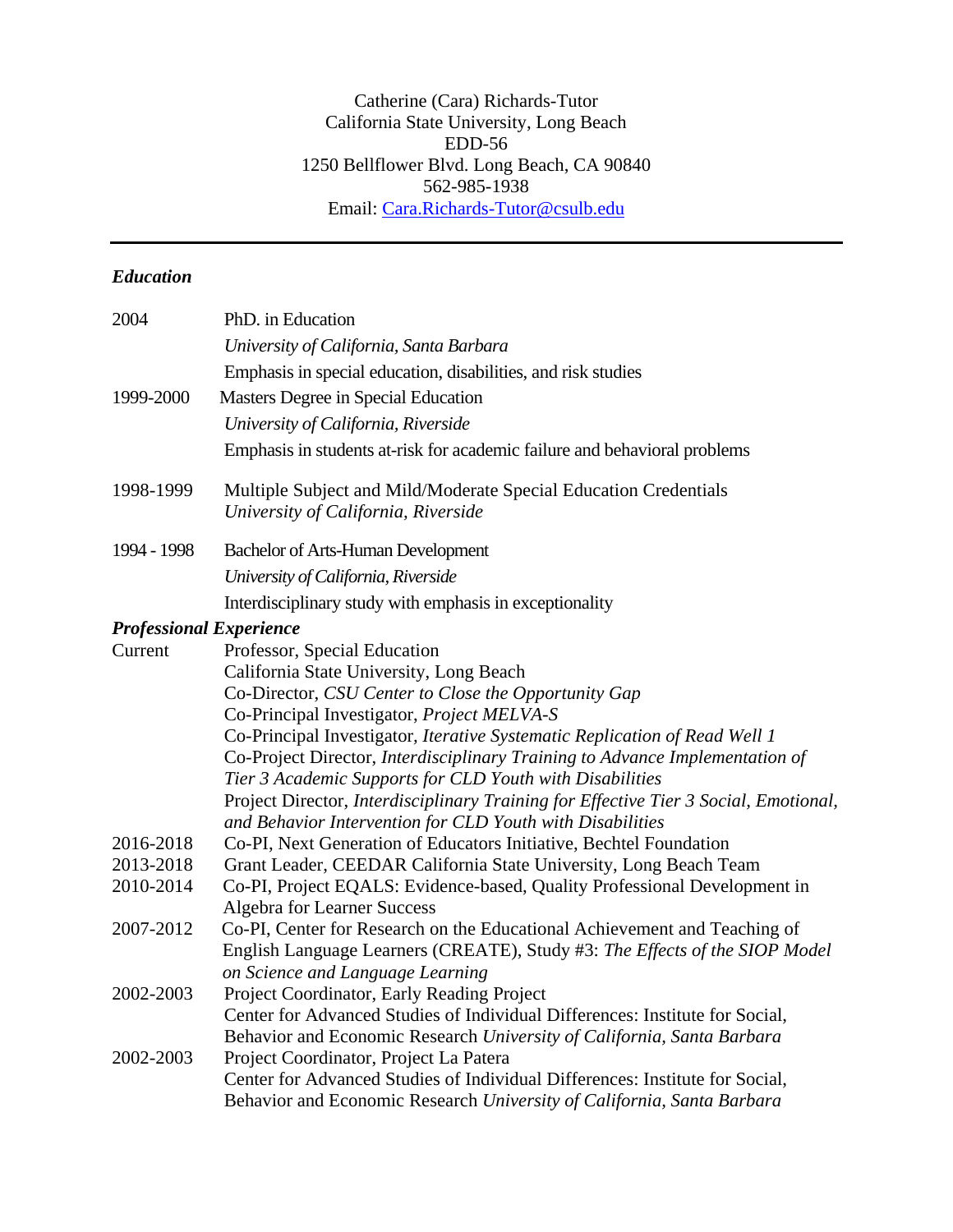#### *Teaching Experience*

| Current       | Professor, Special Education                                                                                   |
|---------------|----------------------------------------------------------------------------------------------------------------|
|               | California State University, Long Beach                                                                        |
| 2010-2014     | <b>Associate Professor, Special Education</b>                                                                  |
|               | California State University, Long Beach                                                                        |
| 2004-2010     | <b>Assistant Professor, Special Education</b>                                                                  |
|               | California State University, Long Beach                                                                        |
| 2000-2001     | K-3 specialist for at-risk students                                                                            |
|               | Riverside Unified School District Riverside, CA                                                                |
|               | Mountain View Elementary School                                                                                |
| 1999-2001     | $1st$ grade teacher                                                                                            |
|               | Riverside Unified School District Riverside, CA                                                                |
|               | Mountain View Elementary School                                                                                |
| <b>Awards</b> |                                                                                                                |
| 2018          | <b>Samuel Kirk Award for a research publication in Learning Disabilities</b>                                   |
|               | <b>Research and Practice</b>                                                                                   |
|               | Review of single subject research examining the effectiveness of interventions for<br>at-risk English learners |
| 2009          | <b>Early Career Achievement Award, CSU Long Beach</b>                                                          |
|               | University-wide award for excellence in research, teaching, and service; one of                                |
|               | three faculty selected                                                                                         |
| 2008          | <b>Enhancing Educational Effectiveness Award, CSU Long Beach</b>                                               |
|               | Preparing general education and special education teachers to meet the needs of                                |
|               | students who have reading difficulties through the Response to Intervention                                    |
|               | Model.                                                                                                         |

#### *Research Grants and External Funding*

*CSU Center to Close the Opportunity Gap (Current). State of California (Co-Directors Cara Richards-Tutor, Corinne Martinez)*

*MEasuring the Language and Vocabulary Acquisition in Science of Latinx Students Using Speech Recognition and Automated Scoring (MELVA-S, Current) Institute of Educational Sciences. (PI: Doris Baker, UT Austin, Co-PI: Cara Richards-Tutor)* 

*Iterative Systematic Replication of Read Well 1 (Current) Institute of Educational Sciences. (PI: Emily Solari, UVA; Co-PI: Doris Baker, UT Austin, Co-PI: Cara Richards-Tutor)*

*Interdisciplinary Training for Effective Tier 3 Social, Emotional, and Behavior Intervention for CLD Youth with Disabilities(Current) Office of Special Education Programs (PD: Cara Richards-Tutor; Co-PD Kristi Hagans)*

*Interdisciplinary Training to Advance Implementation of Tier 3 Academic Supports for CLD Youth with Disabilities (Current) Office of Special Education Programs (PD: Kristi Hagans; Co-PD Cara Richards-Tutor)*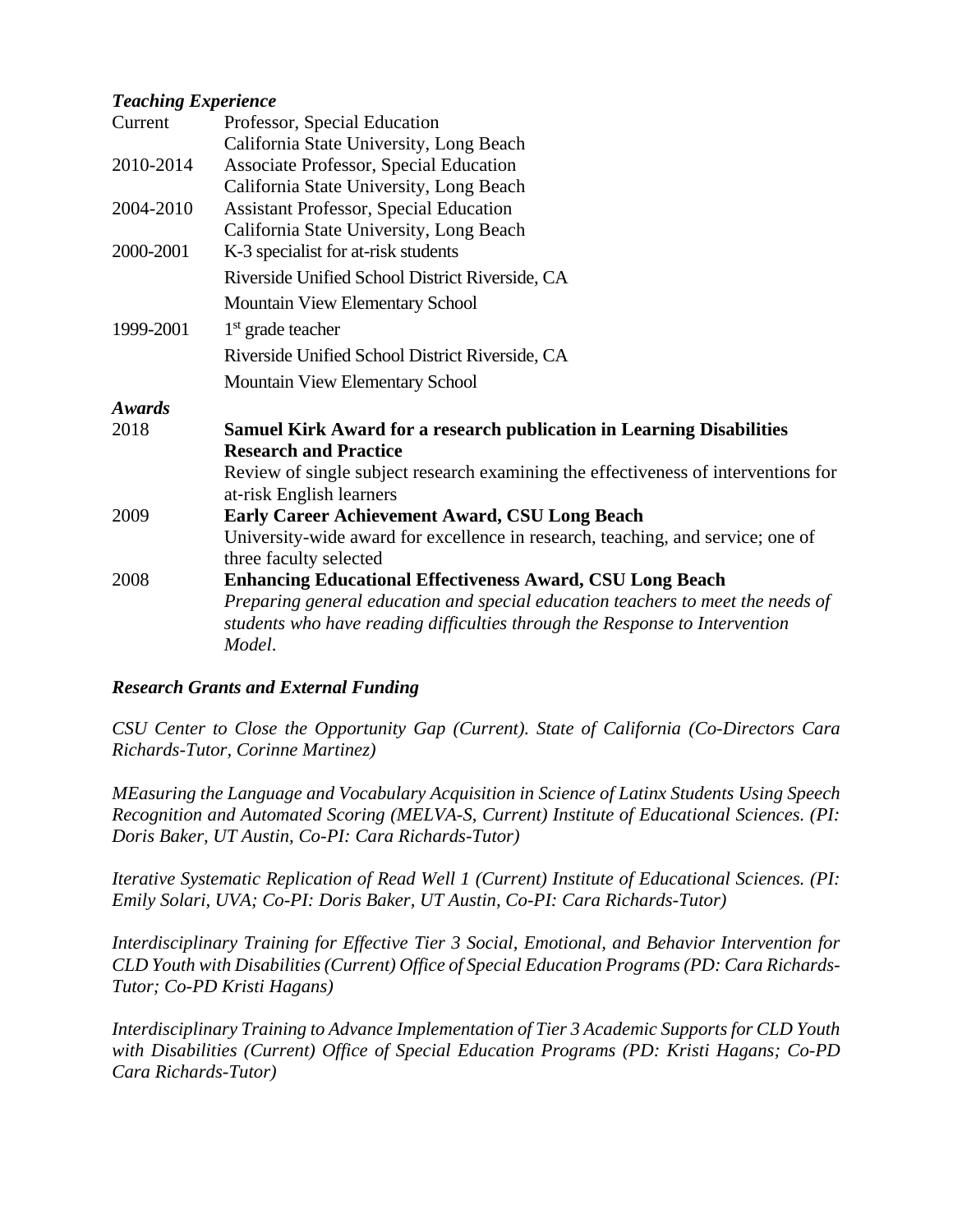*Next Generation of Educators Initiative.* (2015-2019). Bechtel Foundation (Co-PIs: Lisa Isbel and Cara Richards-Tutor)

*Project EQALS*: Evidence-based, Quality Professional Development in Algebra for Learner Success (2010-2014). California Department of Education: Improving Teacher Quality, California Postsecondary Education Commission (Co-PIs: Cara Richards-Tutor, Babette Benken)

*Center for Research on the Educational Achievement and Teaching of English Language Learners (CREATE), Study #3*: The Effects of the SIOP Model on Science and Language Learning (2005-2010). U.S. Department of Education, Institute of Educational Sciences (Co-PIs: Dr. Jana Echevarria, Dr. Deborah Short, Dr. Cara Richards-Tutor)

#### *Publications*

Books

- Baker, D.L., Barsaraba, D.L., Richards-Tutor, C. (2018). Second Language Acquisition: Methods, Perspectives, and Challenges (Eds). Hauppauge, NY: Nova Science Publishers.
- Echevarria, J., Richards-Tutor, C., Vogt, M.E. (2015). *Response to intervention and English learners: Using the SIOP Model*. Boston, MA: Allyn & Bacon
- Richards, C. & Leafsteadt, J.M. (2009). *Early reading interventions: Strategies and methods for struggling readers*. Boston, MA: Allyn & Bacon.

#### Book Chapters

- Richards-Tutor, C. & Cornejo, M.V. (in press). Referral, assessment, and identification of English learners for learning disability. In R. Boon (Ed.). *English Learners with Learning Disabilities: A Guide for Co-Teachers in the Inclusive Classroom. Information Age Publishing.*
- Richards-Tutor, C. & Solari, E.J. (in press). Evidence based, culturally responsive interventions to improve academic outcomes for English learners with reading difficulties. In. C. Lemons et al (Ed.) *Handbook on Research in Special Education*. Routledge Press.
- Richards-Tutor, C., Barber, B.R., Benedict, A.E., Brownell, M., Martinez-Vargas, L., & Gates, J. (in press). Using high leverage practices to organize practice-based opportunities: Academic and behavioral examples from inclusive educational contexts. In P. Chandler & L. Barron (Eds.), *Rethinking school-university partnerships: A new way forward*. Information Age Publishers.
- Baker, D.L., Richards-Tutor, C., Gersten, R., Baker, S., & Smith, J.M. (2017). Building literacy for English learners within a response to intervention framework. In E. Lopez, S. Nahari, & S. Proctor (Eds.) *Handbook of Multicultural School Psychology: An Interdisciplinary Perspective.* New York, NY: Taylor and Francis.
- Richards-Tutor, C., Aceves, T., Reutebach, C. (2015). Peer-supported instruction for English Learners. In K. Harris & L. Metzler (Eds.) *What Works for Special Needs Learners: The Power of Peers*. New York, NY: Guilford Publications.
- Gerber, M.M. & Richards-Tutor, C. (2011). Spelling interventions. In R. O'Conner & P.Vadasy (Eds.) *Handbook for Reading Interventions*. New York: Guilford Press
- Richards-Tutor, C. (2010). Tier II interventions. In J. Echevarria & M. Vogt *Response to intervention for English learners: Making it work*. Boston, MA: Allyn & Bacon

Peer Reviewed Journal Articles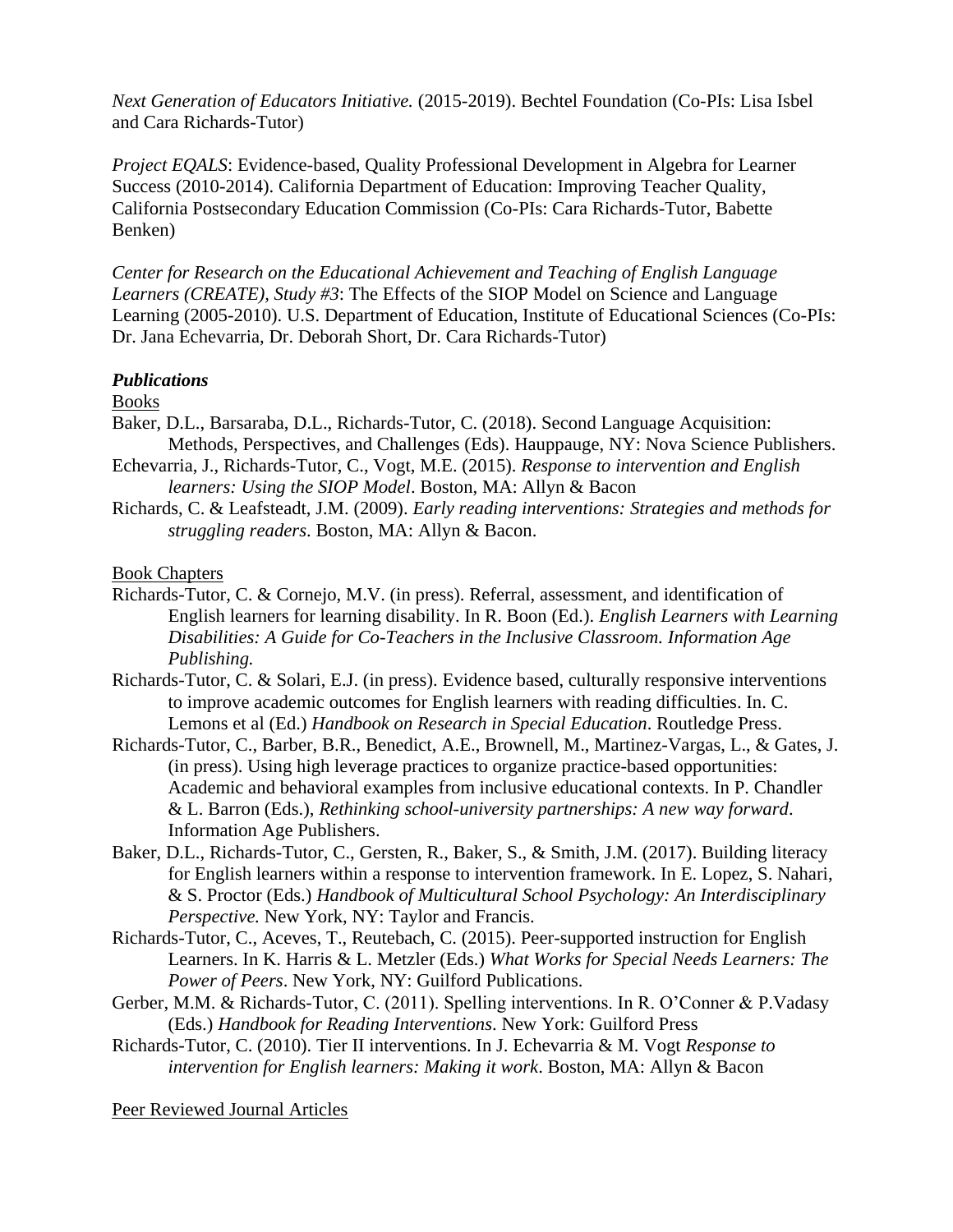- Brownell, M.T., Benedict, A.E., Leko, M.M., Peyton, D., Pua, D., & Richards-Tutor, C. (2019) A Continuum of Pedagogies for Preparing Teachers to Use High-Leverage Practices, *Remedial and Special Education*, 40, 338-355.
- Reese, L., Richards-Tutor-C., Pavri, S. Hansuvadha, N., & Xu, S. (2018). Teachers for Inclusive, Diverse Urban Settings. *Issue in Teacher Education, 27,* 17-27.
- Baker, D.L., Richards-Tutor, C., Sparks, A., & Canges, R. (2018). Review of Single Subject Research Examining the Effectiveness of Interventions for at Risk English Learners. *Learning Disabilities Research & Practice*, 33, 64-74.
- Richards-Tutor, C., Baker, D.L., Gersten, R., Baker, S., & Smith, J.M. (2015). The Effectiveness of Reading Interventions for English Learners: A Research Synthesis. *Exceptional Children, 82, 144-169.*
- Lane, K.L., Richards-Tutor, C., Oakes, W.P., Conner, K. (2014). Initial Evidence for the Reliability and Validity of the Student Risk Screening Scale with Elementary Age English Learners. *Assessment for Effective Intervention*, *39*, 219-232.
- Solari, E.J., Aceves, T.C., Higareda, I., Richards-Tutor, C., Filippini, A.L., Gerber, M.M., Leafstedt, J. (2014). Longitudinal prediction of first and second grade English oral reading fluency in English language learners: Which early reading and language skills are better predictors? *Psychology in the Schools*, 51, 126-142.
- Richards-Tutor, C., Solari, E.J., Leafstedt, J.M., Gerber, M.M., Filippini, A., Aceves, T. (2013). Response to intervention for English learners: Examining models for determining response and non-response. *Assessment for Effective Intervention*, *38*, 172-184.
- Echevarria, J., Richards-Tutor, C., Canges, R., Francis, D.F. (2011). Using the SIOP Model to Promote the Acquisition of Language and Science Concepts with English Learners. *Bilingual Research Journal*, *34*, 334-351.
- Short, D. J., Echevarria, J., & Richards-Tutor, C. (2011). Research on academic literacy development in sheltered instruction classrooms. *Language Teaching Research Journal*, *15*, 363-380.
- Echevarria, J., Richards-Tutor, C. Pham, V., Ratleff, P. (2011). Did they get it? The role of fidelity in improving teaching for English learners. *Journal of Adolescent and Adult Literacy*, *4*, 425-434.
- Smith, G., Richards-Tutor, C., Cook, B. (2010). Using teacher narratives in the dissemination of research-based practices, *Intervention in School & Clinic*, *46*, 67-70.
- Richards, C., Pavri, S., Golez, F. Murphy, J., Dennis, R. (2007). Response to intervention: Building the capacity of teachers to serve students with learning difficulties. *Issues in Teacher Education, 16,* 55-64*.*
- Richards, C. & Grenot-Scheyer, M. (2007). Introduction and rationale. *Issues in Teacher Education, 16*, 3-6.
- Leafstedt, J.M., Richards, C. Lamount, M., Cassidy, D. (2007). Perspectives on Co-Teaching: Views from High School Students with Learning Disabilities. *Learning Disabilities: A Multidisciplinary Journal,* 14, 177-184.
- Richards, C., Leafstedt, J.M., Gerber, M.M. (2006) Qualitative and quantitative examination of four low performing kindergarten English Learners: Characteristics of responsive and non-responsive students. *Remedial and Special Education, 27*, 218-234.
- Leafstedt, J., Richards, C., & Gerber, M. (2004). Effectiveness of Explicit Phonological-Awareness Instruction for At-Risk English Learners. *Learning Disabilities Research and Practice*, *19*, 239-251.
- Gerber, M., Jimenez, T., Leafstedt, J., Villaruz, J., & Richards, C. (2004). English Reading Effects of Small-Group Intensive Intervention in Spanish for K-1 English Learners**.**  *Learning Disabilities Research and Practice*, *19*, 252-261.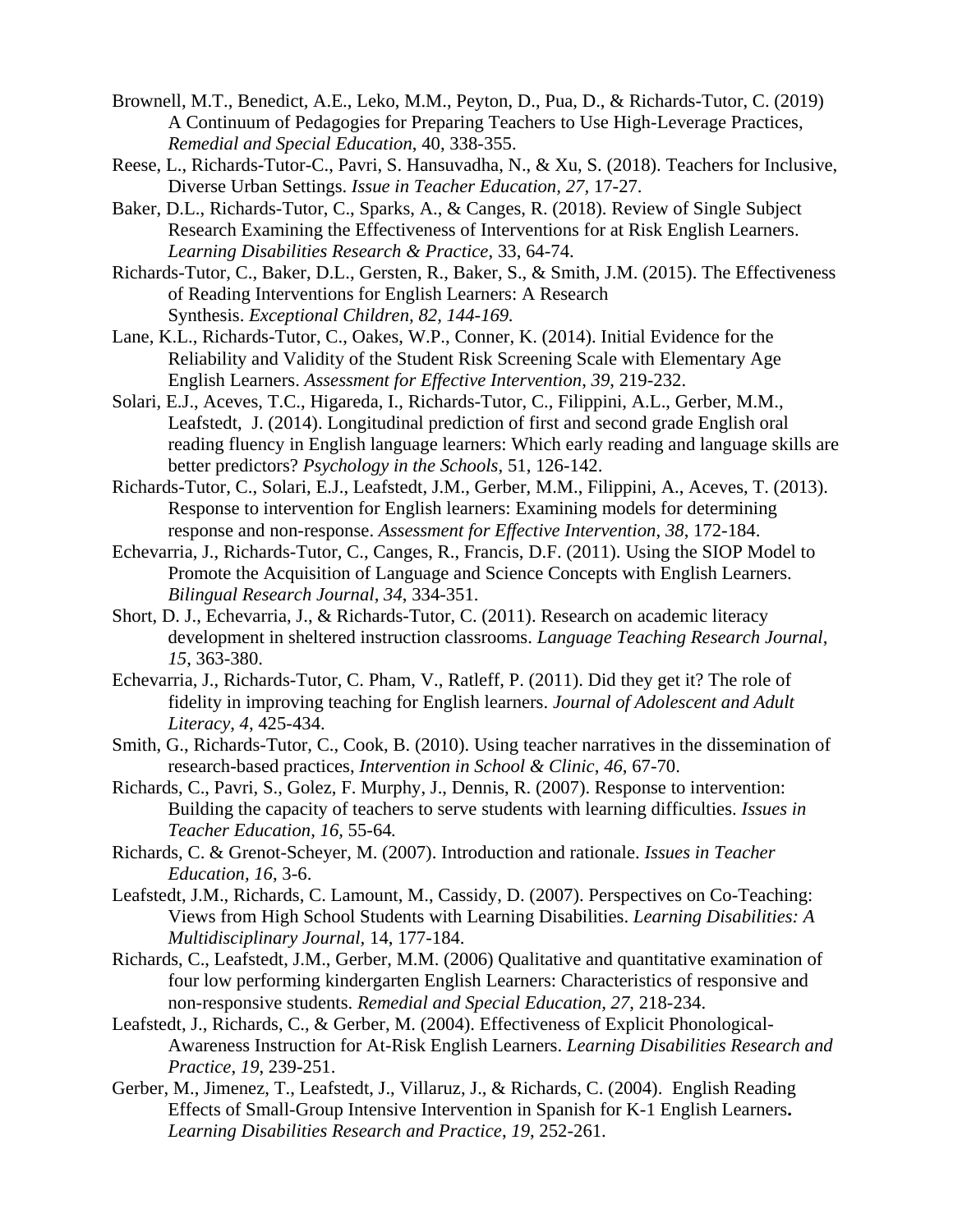**Other** 

Richards-Tutor, C., Aceves, T., & Reese, L. (2016). *Evidence-based practices for English Learners* (Document No. IC-18). Retrieved from University of Florida, Collaboration for Effective Educator, Development, Accountability, and Reform Center website: http://ceedar.education.ufl.edu/tools/innovation-configurations/

#### *Media*

Leafstedt, J., & Richards, C. (2003). Kinderlink. *CASELINKS - web-based interactive, multimedia programs for teachers*, University of California Santa Barbara <http://www.caselinks.education.ucsb.edu/Kinderlink>

### *Select Presentations*

- Richards-Tutor, C., Lingo, A., & Brownell, M. (February, 2020) Developing Mutually Beneficial Clinical Partnerships that Promote All Teachers Ability to Educate Diverse Students in Inclusive Environments, Council for Exceptional Children, Portland, OR.
- Brownell, M., Benedict, A., Richards-Tutor, C. & Leko, M. (January, 2019).Improving teacher preparation from within: Using data to validate and revise practice-based preparation opportunities. Council for Exceptional Children, Indianapolis, IN.
- Baker, D., Richards-Tutor, C., Sparks, Anthony, & Canges, R. (May, 2017). Effective Interventions for English Learners with Learning Disabilities: A Review of Single Subject Design Studies. American Educational Research Association Conference, San Antonio, TX.
- Brownell, M., Benedict, A., Richards-Tutor, C. & Barber, B. (April, 2017). Practice-Based Approaches to Improving Teacher Education. Council for Exceptional Children, Boston, MA.
- Sindelar, P., Richards-Tutor, C., & Pavri, S. (November, 2016). Dual credential preparation: California State University-Long Beach's (CSULB) vision for equity and excellence in education. Teacher Education Division Conference, Lexington, KY.
- Richards-Tutor, C., Pavri, S., Hansuvadha, N. (November, 2015). Development of a Dual Licensure Program: Preparing Candidates to Teach All Students in Urban Settings. Teacher Education Division Conference, Tempe, AZ.
- Richards-Tutor, C., Baker, D.L., Gersten, R., Baker, S., & Smith, J. (2014). Interventions for English learners at-risk and with learning disabilities: A review of the literature. Paper presented at the Pacific Coast Reading Conference, San Diego, CA.
- Lembke, E., Richards-Tutor, C., Wheeler, C. (April, 2013). Using Math CBM to Guide Instructional Decision Making. Paper presented at the Council For Exceptional Children, San Antonio, TX.
- Richards-Tutor, C., & Hagans, K., Benken, B. (February, 2013). Reliability and Validity of Algebra Progress Monitoring Measures for Urban High School Students. Paper presented at the Pacific Coast Reading Conference, San Diego, CA.
- Benken, B. & Richards-Tutor, C. (2012, November). Using Progress Monitoring to Impact Algebra Instruction. Presentation at the California Mathematics Council-South, Palm Springs, CA.
- Richards-Tutor, C., & Himmel, J. (2012, October). The SIOP Model and Professional Development: Supporting Teachers' Instruction of Middle School English Learners Across the Content Areas. Presentation at the CREATE Conference, Orlando, FL.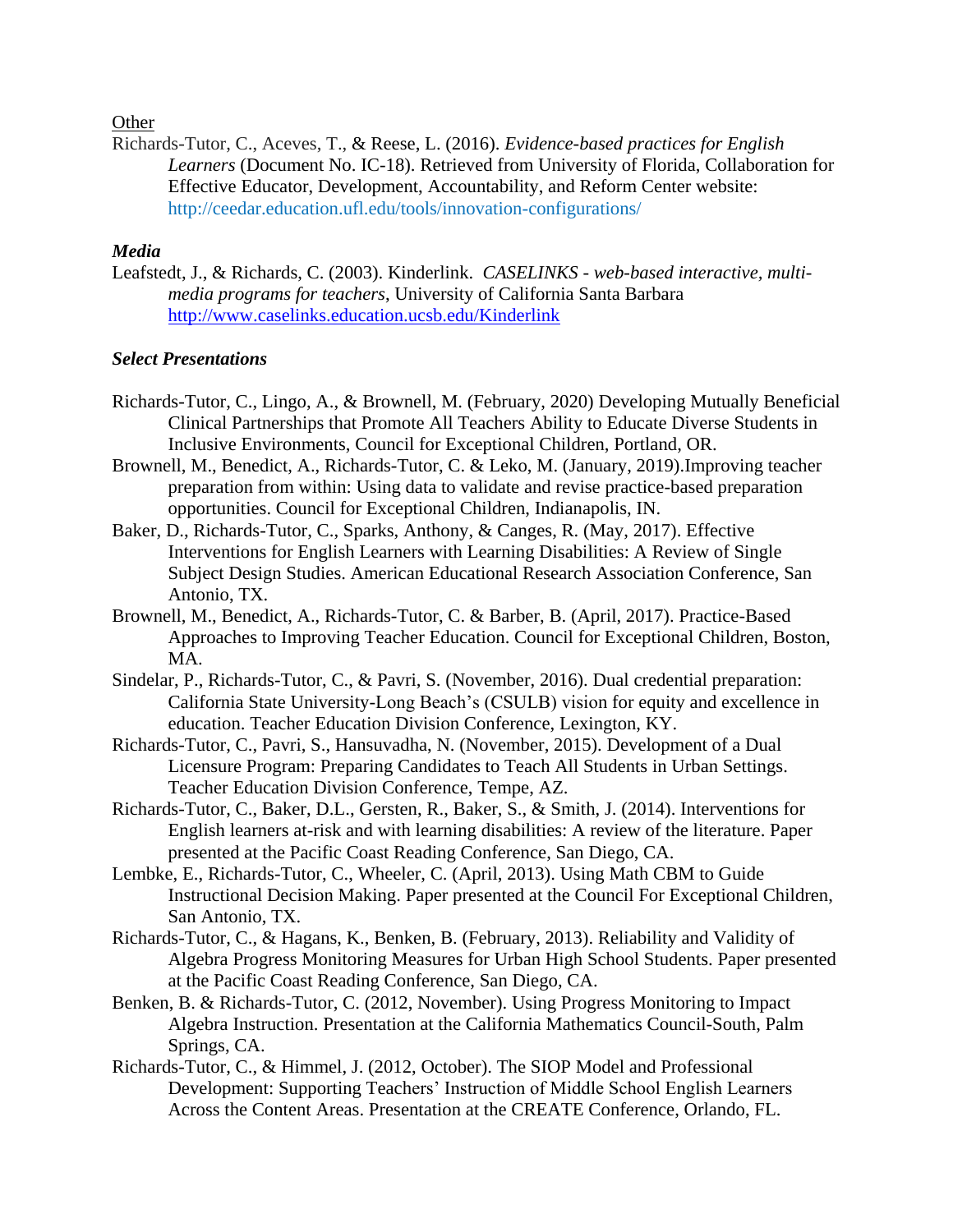- Richards-Tutor, C, Lembke, E., & Foegen, A. (2012, February). Technical Adequacy of Early Numeracy Measures for English Learners. Paper presented at the Pacific Coast Reading Conference, San Diego, CA.
- Cook, B.C., Smith, G., & Richards-Tutor, C., (2011, April). Bridging the research-to-practice gap: merging evidence-based practices and practice-based evidence. Paper presented at the Council for Exceptional Children Annual Convention, Nashville, TN.
- Richards-Tutor, C., & Leafstedt, J.M. (2010, October). Early reading interventions within an RTI model. Invited workshop presented at the Council for Exceptional Children-Division of Learning Disabilities Annual Conference, Baltimore, MD.
- Richards, C. (2009, March). English learner interventions. Paper presented at A National Conference on Using Research to Strengthen Response to Intervention (RtI) Decision Making and Implementation**,** Washington, D.C.
- Richards, C., &., Solari, E.J. (2009, February). Defining response for English language learners. Paper presented at the Pacific Coast Reading Conference, San Diego, CA
- Richards, C., Quan, J., & Pham, V. (2008, April). The efficacy of a number sense intervention for students with math difficulties. Paper presented at the Council for Exceptional Children Annual Convention, Boston, MA.
- Richards, C. & Solari, E. J. (2008, February). Defining responsiveness for kindergarten English Learners. M. Gerber (Leader), *Modeling Reading Risk: A longitudinal study of Spanishspeaking English Language Learners*. Paper Presented at the Pacific Coast Research Conference, San Diego, CA.
- Pavri, S. & Richards, C. (2007, November). Getting started with RTI: Professional development in an urban school district. Paper presented at the Council for Exceptional Children Annual Teacher Education Division Conference, Milwaukee, WI.
- Richards, C. (2007, July). Instruction for English language learners. Workshop presented at the Washington State Reading First Conference, Yakima, WA.
- Richards, C. (2007, April). Instruction for English language learners: A focus on the SIOP model within RTI. Invited workshop presented at the Council for Exceptional Children Annual Convention, Louisville, KY.
- Richards, C. & Quan, J. (2007, April). Strategies for number sense tasks: Differences between students with and without LD. Poster presented at the Council for Exceptional Children Annual Convention, Louisville, KY.
- Richards, C. (2006, July). Development of phonological awareness skills in young English learners: Application of the overlapping waves model of development, Paper presented at the Annual Conference for the Society for the Scientific Study of Reading, Vancouver, B.C.
- Geber, M.M., Leafstedt, J.M., & Richards, C. (2005, November). Responsiveness to instruction and English learners. Invited workshop presented at the Council for Exceptional Children-Division of Learning Disabilities Annual Conference, Charleston, SC.
- Richards, C., & Leafstedt, J.M. (2005, February). Development of phonological awareness skills in young English learners. Poster presented at the Pacific Coast Reading Conference, San Diego, CA
- Richards, C. & Leafstedt, J.M. (2005, April). Pre-reading interventions for English learners implemented by teachers and tutors. Poster presented at the Council for Exceptional Children Annual Convention, Baltimore, MD.

## *Professional Activities*